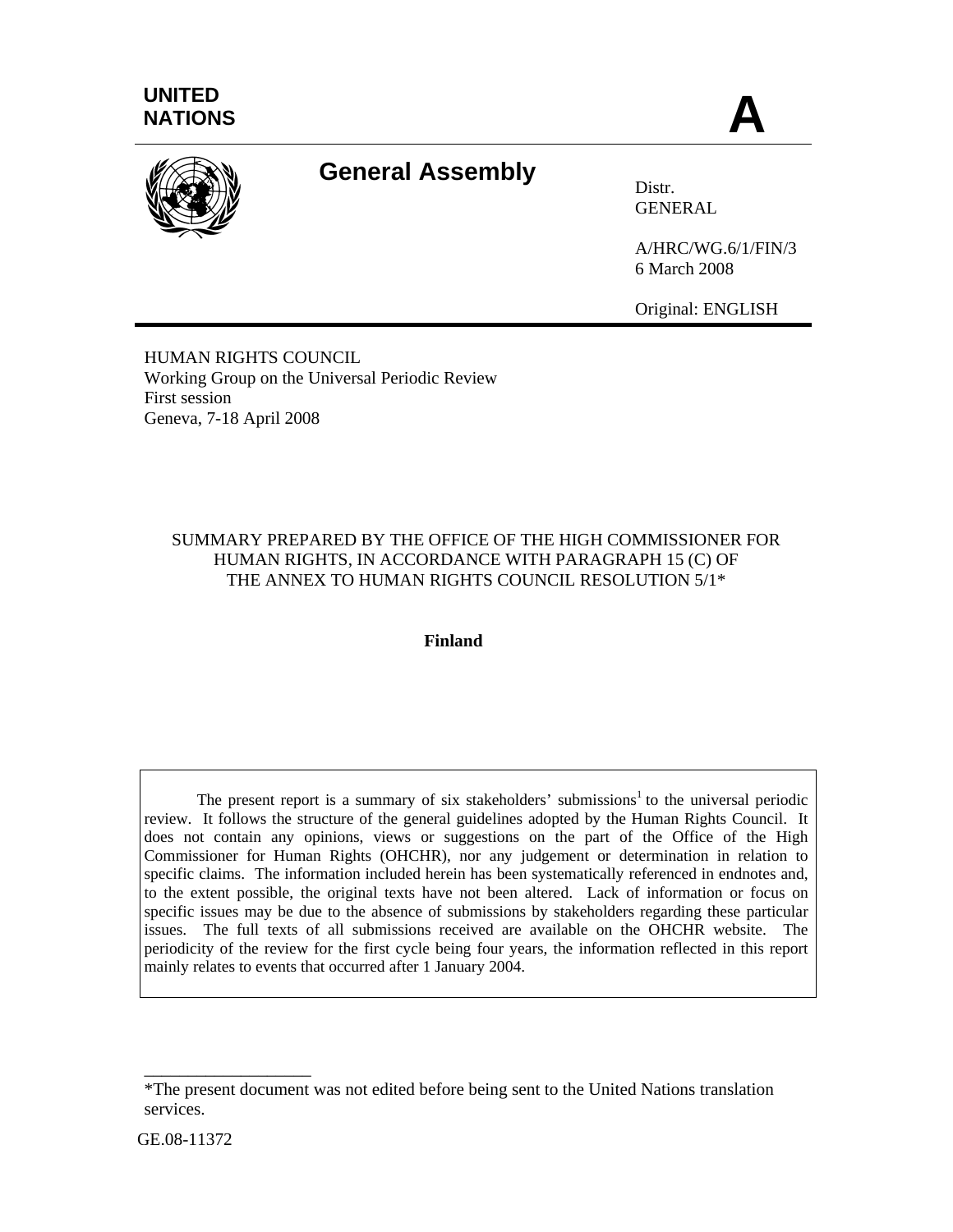#### **I. BACKGROUND AND FRAMEWORK**

#### **A. Scope of international obligations**

1. Regarding the ratification of universal instruments, Amnesty International (AI) recommended that Finland should ratify the OP-CAT, the CRC-OP-SC, CED and ICRMW.<sup>2</sup> The Center for Human Rights of Persons with Disabilities (VIKE) is of the view that it is urgent that the Government of Finland ratify the CPD and submitted a paper to the Ministry for Foreign Affairs of Finland (dated 25 September 2007) describing shortcomings in the domestic legislation of Finland relating to CPD. 3

2. The Society for Threatened Peoples (STP) reported, *inter alia*, that in autumn 2006 the Finnish government dropped yet again a bill on the rights of native inhabitants that was prepared by the ministries in June 2006; and that the unsuccessful outcome of the bill bitterly disappointed Sámi hopes that the Finnish government would finally settle the long contested question of land rights, and, in the course of this, also sign the ILO Convention 169. $<sup>4</sup>$ </sup>

3. AI urged Finland to ratify the Council of Europe Convention on Action against Trafficking in Human Beings<sup>5</sup> and the CoE Commissioner for Human Rights also encouraged Finland to do so. $6<sup>6</sup>$ 

#### **B. Constitutional and legislative framework**

4. The strengthening of Finland's legal and institutional framework against racism and racial discrimination were welcomed by the CoE Commissioner for Human Rights<sup>7</sup>, the CoE European Commission against Racism and Intolerance (ECRI) 8 and the CoE Committee of Ministers<sup>9</sup>.

5. Other important legislative developments reported by the CoE Committee of Ministers, include the adoption of the new Language Act and of the Sami Language Act, which contain significant guarantees for the protection and promotion, respectively, of the Swedish and Sami languages  $10$ . The Committee also reported that there are capacity problems and other shortcomings in the implementation of the new language laws covering Swedish and Sami in certain key sectors such as the judiciary and recommended that the State address the shortcomings encountered. $^{11}$ 

6. Both VIKE 12 and the National Organisation for Lesbian, Gay, Bisexual and Transgender Rights in Finland (Seta ry)<sup>13</sup> were concerned that the scope and application of domestic legislation concerning equality and legal remedies were much more comprehensive in the case of discrimination based on ethnic origin than on the other grounds of disability and sexual orientation.

## **C. Institutional and human rights structure**

7. The establishment and work of the Ombudsman for Minorities, which played a particularly important role in improving minority groups' access to remedies against discrimination and violation of other rights, was welcomed by ECRI, the CoE Commissioner for Human Rights and Committee of Ministers.14 They also noted that the mechanisms for consultation of minority groups have been significantly developed through the establishment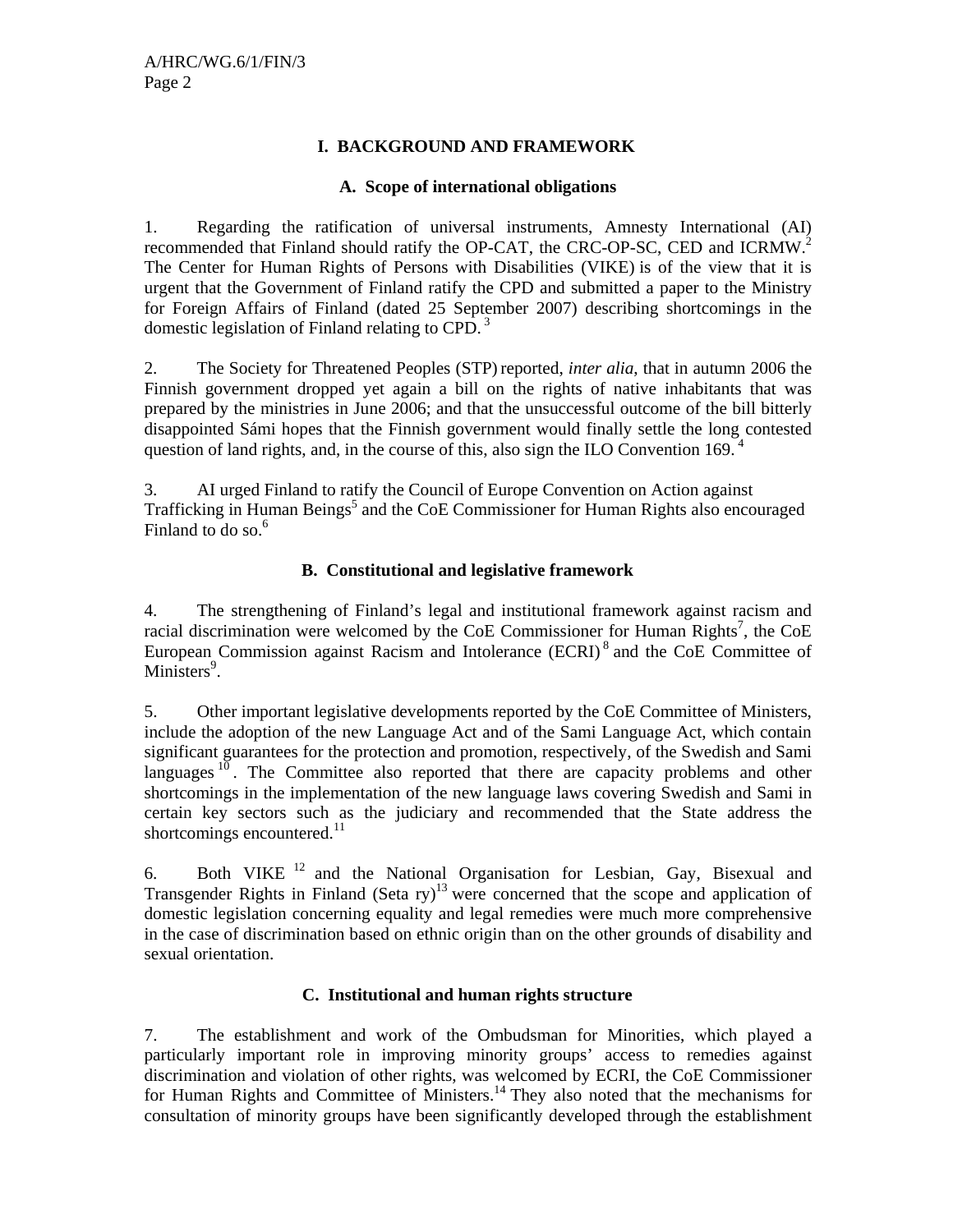of regional boards which complement the work carried out at the national level by the Advisory Boards for Ethnic Relations and for Roma Affairs.15

8. VIKE pointed out that an independent body is needed with a mandate to intervene in cases of discrimination of persons with disabilities in all different spheres of life. It suggested that such an independent body's mandate should include counseling, supporting persons in legal proceedings, awareness-raising, research, implementation of non-discrimination legislation as well as mediation.<sup>16</sup>

#### **D. Policy measures**

9. The CoE Committee of Ministers<sup>17</sup> noted as a positive development that new measures have been taken to promote integration, taking into account the growing diversity of Finnish society and ECRI<sup>18</sup>stated, *inter alia*, that a recently adopted Government Immigration Policy Programme aimed at promoting work-related immigration contains clear commitments in the field of combating racism and racial discrimination.

10. The CoE Commissioner for Human Rights welcomed the efforts of the Government to monitor and respond to violence against women in Finland and asked the authorities to ensure, inter alia, that immigrant women, as victims of violence, be able to access information about their rights and victims' support services and have the possibility to stay in Finland after leaving a violent relationship. 19 AI also recommended that Finland should create a National Action Plan on preventing violence against women without further delay.<sup>20</sup>

## **II. PROMOTION AND PROTECTION OF HUMAN RIGHTS ON THE GROUND**

## **A. Cooperation with human rights mechanisms**

11. Regarding the State's cooperation with the Council of Europe and its monitoring mechanisms, Finnish authorities requested that the CPT's report on its third periodic visit to Finland, as well as their responses, be made public. $21$ 

12. ECRI stated that a number of recommendations made in its second report have not been implemented, or have only been partially implemented, and that certain problems related to racism and intolerance persist. It reported, *inter alia*, that more targeted and effective measures are necessary to address the discrimination, prejudice and disadvantage that Roma, non-citizens, including members of Russian-speaking and Somali communities and Finnish citizens of non-Finnish origin continue to experience. It also stated that public, and notably political discourse around asylum issues had not improved since ECRI's second report and certain policies in the field of asylum, notably as concerns the granting of residence permits, raised ECRI's concern.<sup>22</sup>

## **B. Implementation of international human rights obligations**

## **1. Non-discrimination and equality**

13. ECRI recommended that the Finnish authorities take further action, including to build a strong anti-discrimination focus in all strategies aimed at promoting an integrated society and to broaden the scope of these strategies to include wider sections of Finnish society; improve the implementation of the criminal law provisions in force, notably through better recording and investigation of racially-motivated offences, especially racist violence; and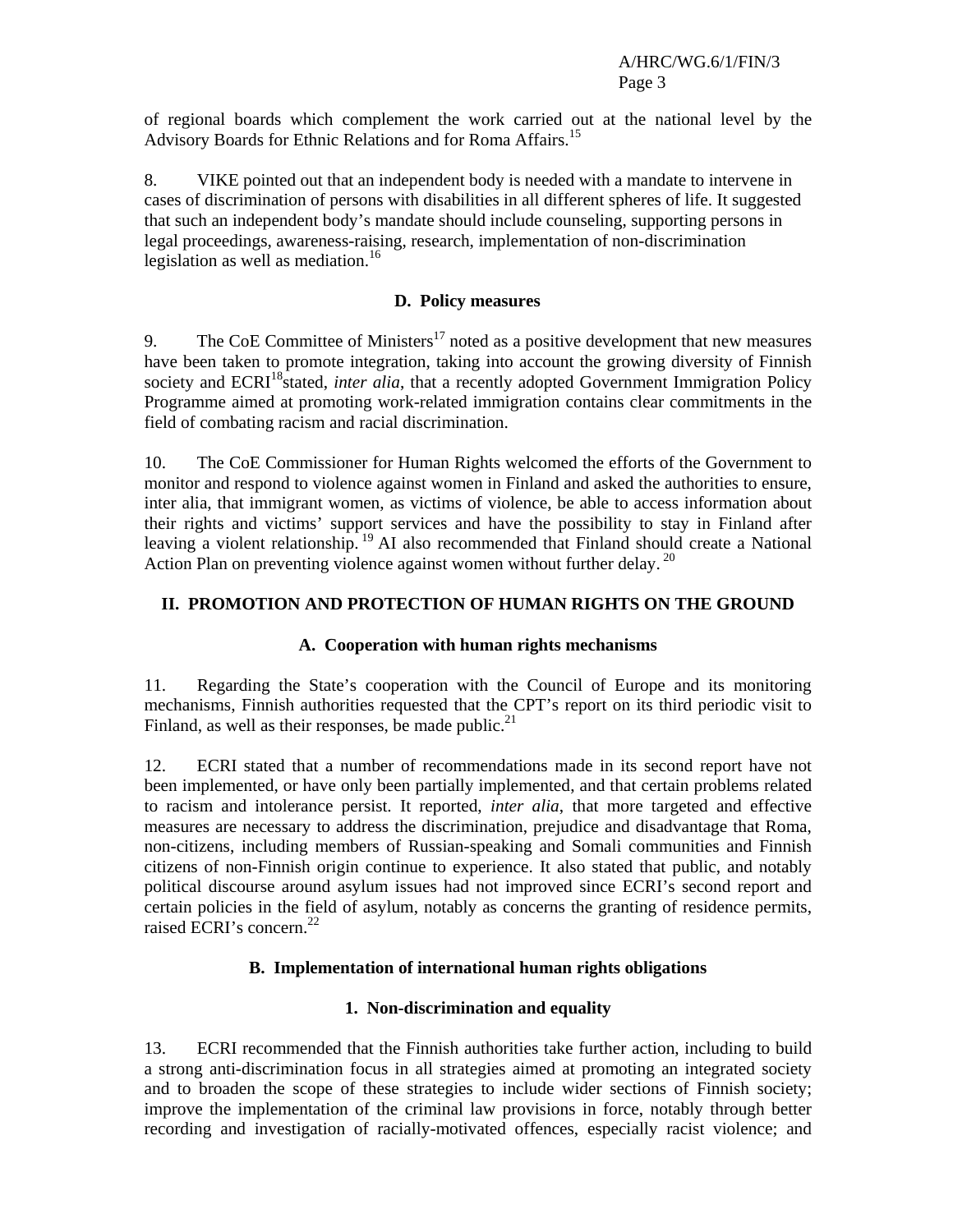improve the implementation of existing civil and administrative law provisions, especially as concerns employment and public authorities' compliance with their new duty to promote equality. $^{23}$ 

14. The CoE Committee of Ministers expressed concern about problems faced by Roma pupils, such as the limited scope of Roma language education and their disproportionate presence in special education. Equally, it commented upon persisting incidents of discrimination of Roma and persons belonging to other minorities in various spheres, including in the provision of services.<sup>24</sup> Similar concerns about the Roma were highlighted by ECRI and the CoE Commissioner for Human Rights, with ECRI recommending that the Finnish authorities adopt a comprehensive strategy to improve the situation of the Roma communities<sup>25</sup> and the Commissioner recommending, as essential, the wide dissemination of objective information about Roma culture and traditions as well as the diversity of Roma identities.<sup>26</sup>

15. Shortcomings in the Equality Act, its application and monitoring regarding the rights and situation of persons with disabilities, were reported by VIKE. It pointed out that while the Equality Act acknowledges the denial of reasonable accommodation as a form of discrimination, the relevance of this provision for persons with disabilities remains unclear at the levels of implementation and monitoring; and that Article 9 of the Equality Act relating to compensation has raised confusing interpretations even among legal scholars.  $2^7$ 

16. Furthermore, VIKE and Seta  $ry^{28}$  clarified that the Equality Act covers discrimination on the grounds of disability and sexual orientation in the fields of employment and education but cases concerning, *inter alia*, provision of services and health care, fall outside the scope of its application. A similar concern was raised by the European Committee on Social Rights which reported that there is no anti-discrimination legislation for persons with disabilities covering areas such as communication, housing, transport and cultural and leisure activities.<sup>29</sup>

17. Seta ry stated that there is clear evidence that discrimination based on sexual orientation and gender identity is a substantial problem in Finland. This organization reported that the two key pieces of legislation governing discrimination based on sexual orientation: the Equality Act (2004) and the Act on Equality between Women and Men (1986/2005) are currently under review. Seta ry was of the view that the Act on Equality between Women and Men should be rewritten to specify to what extent it and the work and powers of the gender equality body (Ombudsman for Gender Equality) cover transgender people other than transsexuals. 30

18. Effective anti-discrimination policy, including sufficient support systems and prevention programmes, can only be based on adequate information on discrimination in society, Seta ry affirmed. It identified fields where there is a shortage of information and research. They included: the risk of Lesbian, Gay, Bisexual and Transgender (LGBT) people committing suicide; access to health care and health care information, (other than HIV and related issues); the prevalence of homo- and transfobic hate crimes in Finland; the prevalence of domestic violence by and against LGBT people (no support phone services or shelters for victims of violence are openly welcoming LGBT clients); the prevalence of harassment in primary and secondary school system; the special needs of elderly LGBT people; the special needs of disabled LGBT people; and the prevalence of multiple discrimination, for example discrimination simultaneously based on ethnic background and homosexuality.<sup>31</sup>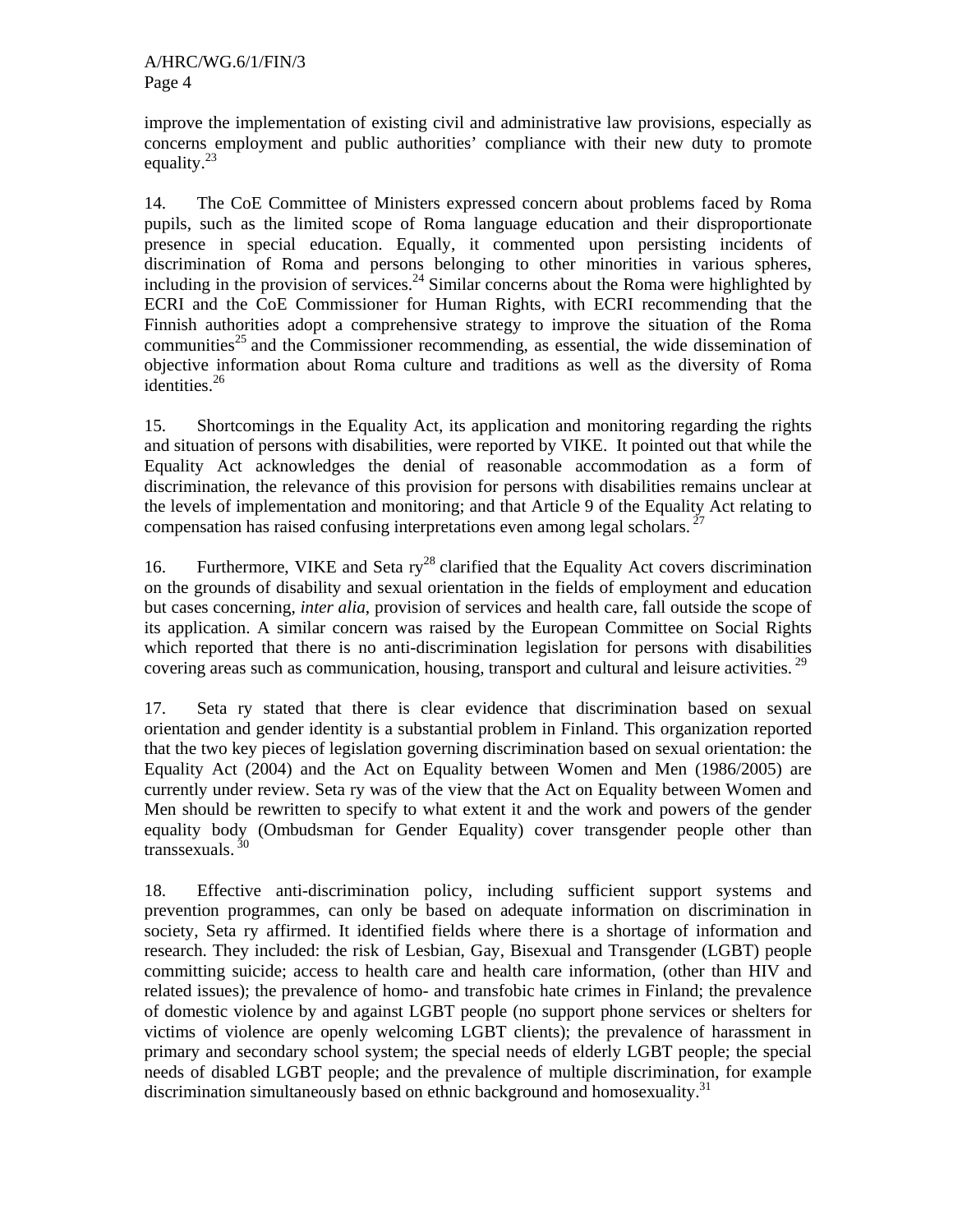#### **2. Right to life, liberty and security of the person**

19. Regarding issues raised by the CoE CPT, concern was expressed that police detention facilities did not offer suitable conditions for remand prisoners and reiterated that remand prisoners should not, in principle, be held in police cells.<sup>32</sup> The Finnish Government provided a response.<sup>33</sup>

20. CPT also drew attention, inter alia, to the ongoing problem of inter-prisoner intimidation and violence.  $34$  In reply, the Finnish authorities referred to steps taken.  $35$ 

21. VIKE reported its concerns about shortcomings in the system of inspecting institutional settings and the misuse of coercive measures in relation to persons with disabilities. Several deaths in institutions had accelerated discussion on inspection systems, it was explained. General bodies that execute judicial monitoring of institutions do not have the resources or expertise to monitor institutions in which persons with disabilities reside, especially persons with intellectual disabilities and Finland does not have a special body to monitor these institutions.<sup>36</sup> Regarding the misuse of coercive measures, VIKE reported that many disability organisations constantly receive information on such cases; that the legislation on the use of coercive measures is very old, especially in the case of persons with intellectual disabilities (1977) and, instead of restricting the use of coercive measures it, mandates use of them; and that there are different pieces of legislation concerning different types of disability groups. 37

22. Despite the efforts undertaken by the State, violence against women is still a widespread problem in Finland, reported the Evangelical Lutheran Church of Finland (ELCF). It noted that according to a survey published in 2006, 43.5 percent of the women had at least once experienced a man's physical or sexual violence or the threat of it after having reached 15 years of age. Nearly 20 percent of the women reported to have experienced violence or the threat of it in their current partnership. About two thirds of the women who had become victims of violence stated that they had not sought help from any official body, but rather rely on informal social support and that when official help is sought, it is most frequently sought from the police and health service providers. (Heiskanen, Kääriäinen, Piispa, 2006) Annually some 30 women die as a victim of violence, of which 9-15 as a victim of partner violence*.* 38 While welcoming the efforts of the Government to monitor and respond to violence against women in Finland, the CoE Commissioner for Human Rights asked that the authorities should also ensure that the specific needs of immigrant women as victims of violence are addressed. In particular, that they should be able to access information about their rights and victims' support services and have the possibility to stay in Finland after leaving a violent relationship.<sup>39</sup>

23. Violence against children is one of the most serious obstacles to the full implementation of the rights of the child, stated ELCF. ELCF reported that although information on violence against children is gathered from various sources, there is no reliable and comprehensive monitoring system for violence against children. The research unit of the Police College of Finland and the Criminological Unit of the National Research Institute of Legal Policy is planning a special child victim study and it is hoped that this study will provide a framework for a permanent monitoring system of violence against children in Finland. ELCF also referred to the results of the inquiry collected by the Ministry of Justice in 2007, according to which various measures have been taken and projects have been carried out both by the state and NGOs to combat violence against children and youth, but the actions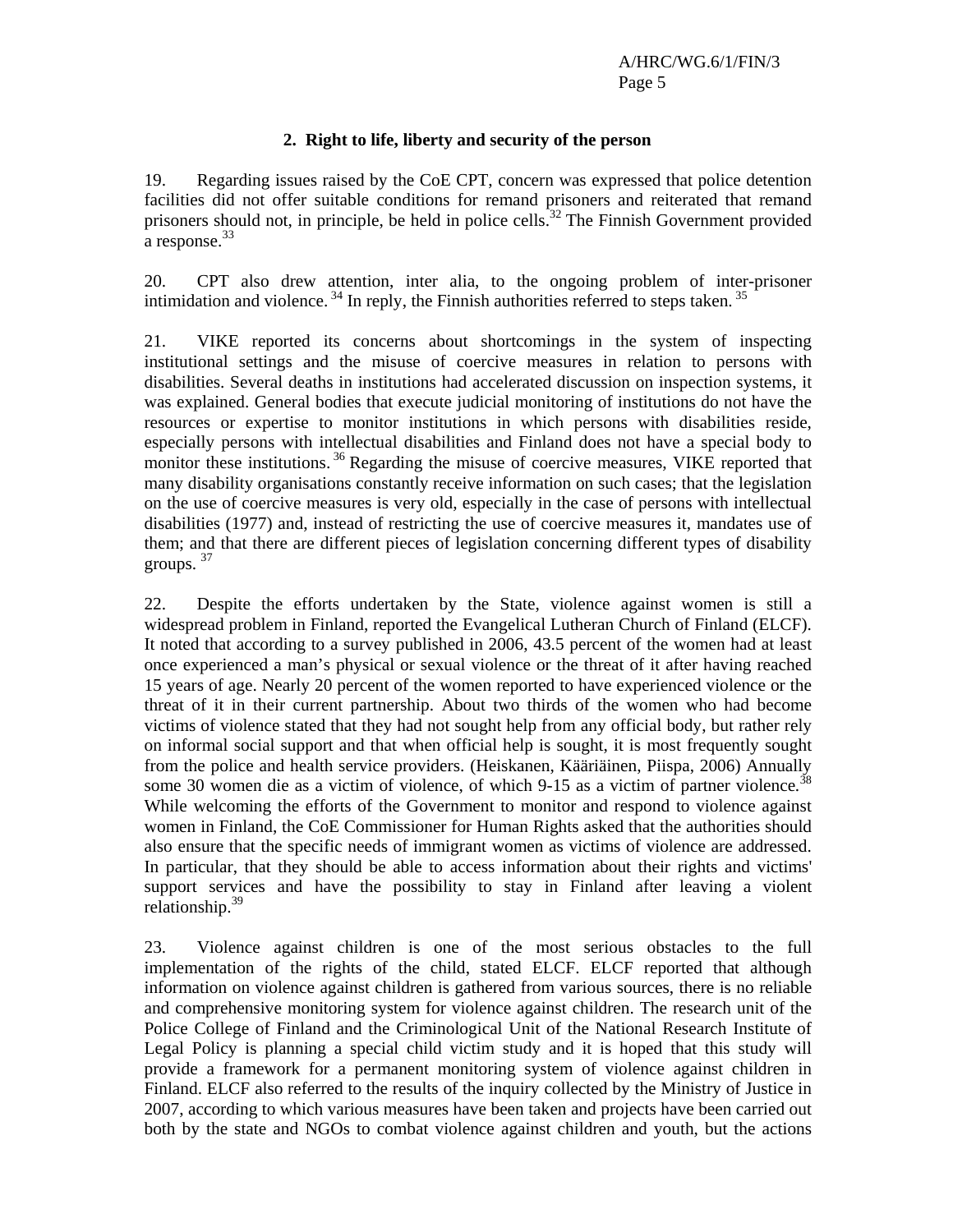have not been coordinated and information about them is not easily available. It was also noted that: the general principle of the best interests of the child is often not taken into account; knowledge about the CRC is not yet sufficient in Finland; and there are also gaps in the services provided for the victims of violence, especially in rural areas. <sup>40</sup>

24. The CoE Commissioner for Human Rights, in addition, to welcoming specific legislative and policy measures taken by the State to respond to trafficking in human beings, invited the Finnish authorities to verify that victims of trafficking can be granted adequate protection and assistance based on an individual assessment of their needs.<sup>41</sup>

## **3. Administration of justice and the rule of law**

25. With respect to cases against Finland under the European Convention on Human Rights (ECHR), it may be noted that a majority of the pending cases concern the excessive length of civil and criminal proceedings (violations of Article 6§1) and that several cases also concern the absence of an effective remedy enabling the applicant to complain of the length of the proceedings (violation of Article 13). The Ministry of Justice of Finland set up a working group to study measures to reduce the length of judicial proceedings and another to study how an effective remedy in cases of excessive length of proceedings can be introduced into the Finnish legal system.<sup>42</sup>

#### **4. Freedom of religion and belief, freedom of expression and opinion and participation in public life**

26. The length of the civilian alternative to military service in Finland remains punitive and discriminatory, according to AI.<sup>43</sup> Similar observations were made by the European Committee of Social Rights<sup>44</sup> and the CoE Commissioner for Human Rights<sup>45</sup>. Conscientious objectors are, at present, obliged to perform 395 days of civilian service, 215 days longer than the shortest and most common period of military service.<sup>46</sup> AI also reported that, in October 2007, the government proposed changes to legislation which would shorten alternative civilian service to 362 days, and would recognize the right to conscientious objection in times of war or other public emergency. The proposed length of alternative service, although a step in the right direction, would remain punitive. AI also provided information that, as of the end of 2006, it considered 11 imprisoned conscientious objectors to military service to be prisoners of conscience and that most were serving 197 days for refusing to perform alternative civilian service. AI called on the government of Finland to further reduce the length of alternative civilian service, in line with internationally recognized standards and recommendations.<sup>47</sup> The CoE Commissioner for Human Rights urged the Finnish Government to drawn inspiration from its Anti-Discrimination Act and Protocol 12 of the ECHR in speedily addressing the situation of conscientious objectors while actively persuading the Parliament to back a longwaited reform in this field.<sup>48</sup>

27. The authorities' efforts to support minority language print media, including in the Sami languages, have limited scope and do not sufficiently meet the needs expressed, reported the CoE Committee of Ministers. Additionally, there remained a need to develop further the minority language public service broadcasting in order to accommodate the existing demand, inter alia, for children's programmes in the Sami languages. The Committee recommended that Finland encourage the further development of minority language media and review the current subsidy system with a view to ensuring that it takes into account the specific situation of minority language print media. 49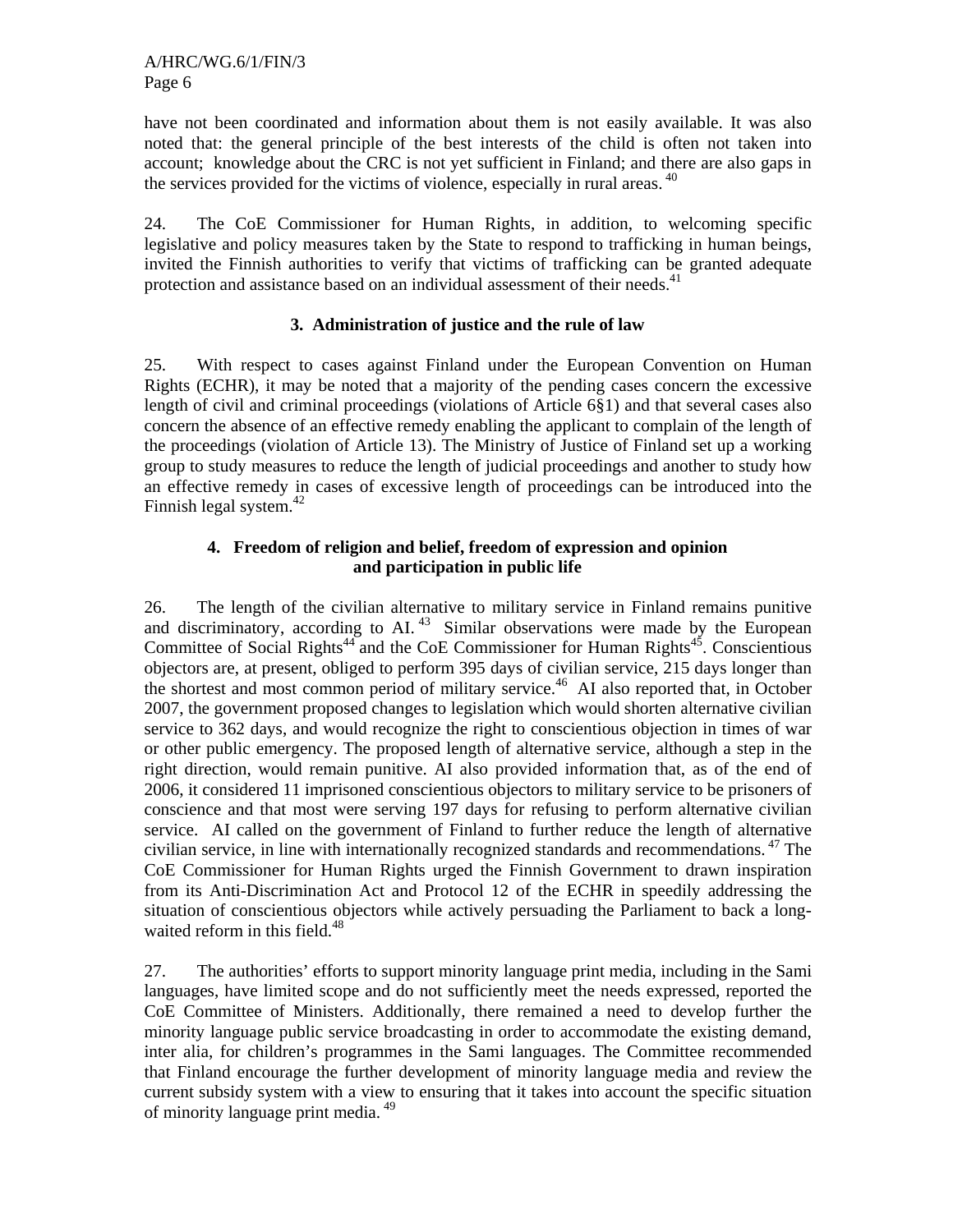## **5. Right to privacy, marriage and family life**

28. A migrant worker's minor children who have settled on Finnish territory as a result of family reunion may be expelled when the migrant worker is expelled, reported the European Committee on Social Rights.<sup>50</sup>

29. In 2006 a new law on assisted insemination was passed in the Parliament, noted Seta ry, which, allows on the one hand, treatments of single women and lesbian couples, and on the other hand makes surrogacy illegal. Seta ry commented on the legal framework regulating adoption, noting that the social parent of a child cannot become a legal parent through adoption if s/he is of the same sex as her/his partner, (see, Act on Registered Partnerships, Section 9). In the view of Seta ry, children in these types of families are discriminated against on the basis of their parents' sexual orientation or gender identity, as these children are not entitled to the law binding parental protection such as welfare, support and heritage from both of their parents, unlike the children of different sex parents. Moreover, these families are not entitled to same public services and benefits as their family is not recognized in the law.<sup>51</sup> According to Seta ry, the current government has announced plans to make so called internal adoption available in registered partnership. This legislative move would enable the registered partner to adopt her/his partner's child and would solve some of the most acute problems but there is no guarantee though that the government's plan will become a law.<sup>52</sup>

## **6. Right to work and to just and favourable conditions of work**

30. Reporting on cases of non-compliance with the provisions of the Revised Social Charter, the European Committee on Social Rights, stated, *inter alia*, that in Finland the law does not provide for reinstatement in cases of illegal dismissals based on gender discrimination; that the legislation makes no provision for the reinstatement of women unlawfully dismissed on grounds related to pregnancy or maternity leave, and compensation payable in cases of unlawful dismissal is subject to a ceiling; and that the legislation makes no provision for workers unlawfully dismissed on grounds of their family responsibilities.<sup>53</sup>

## **7. Right to social security and to an adequate standard of living**

31. Regarding the right to social security, the European Committee of Social Rights reported that sickness and maternity allowances and the minimum national pension for single persons were manifestly inadequate.<sup>54</sup>

32. Relative poverty has risen since the mid-1990s in Finland and become more severe, reported ELCF. Unemployed households are the most vulnerable group and families with small children are another vulnerable group. There appeared to be polarization in the financial situation of families with children. While the income development of families with two parents and one or two children has been relatively positive, the situation of single parent families, families with more than three children and families with children under age three has deteriorated.<sup>55</sup>

33. The CoE Commissioner for Human Rights urged the authorities to persist in their efforts to improve mental health care for children and to monitor that the service guarantees are fully met in this field.<sup>56</sup>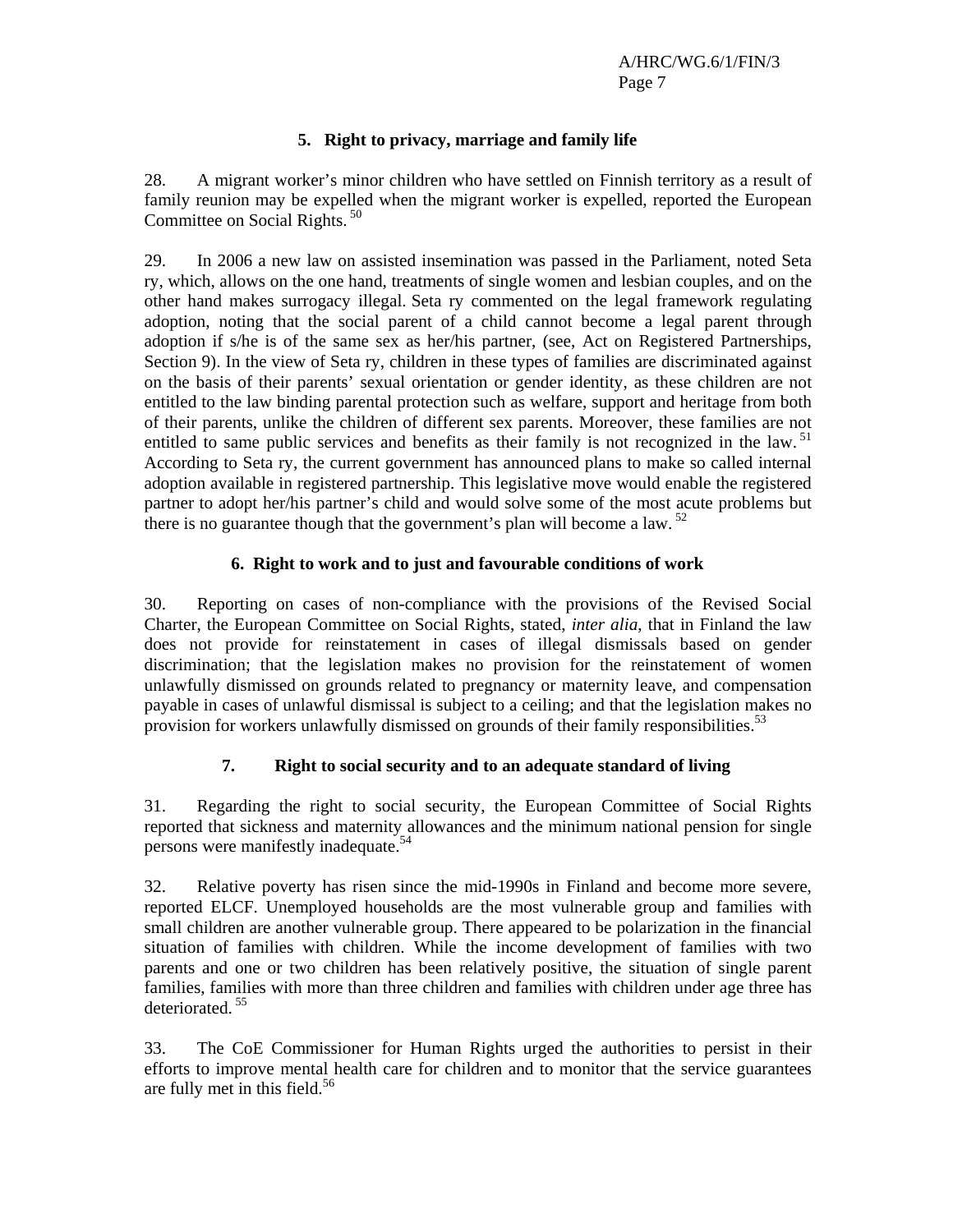34. The fundamental rights situation of a child born with "unclear" sex is problematic in Finland, noted Seta ry. A common medical practice is to commit surgeries and other treatments in order to reconstruct the children's sex as female or male. Seta ry suggested that not all treatments are necessarily based on medical reasons and that Finland should take all necessary legislative, administrative and other measures to ensure that no child's body is irreversibly altered by medical procedures in an attempt to impose a gender identity without the full, free and informed consent of the child in accordance with the age and maturity of the child and guided by the principle that in all actions concerning children, the best interests of the child shall be a primary consideration. Additionally, it reported that considerable local variation is found in the level and quality of treatment and support for transgender and intersex people, especially gender variant children and transgender teenagers. They are often treated by professionals who have insufficient knowledge on gender variance and no state authority has currently taken adequate responsibility for ensuring that the services should be equally efficient and of high quality throughout the country.  $57$ 

35. Regarding issues related to disabled persons, VIKE reported that the Municipality of Residence Act (201/1994) does not give persons with disabilities the right to choose their place of residence and the act has to be changed in order to ensure the equal rights of persons with disabilities. According to VIKE persons with disabilities are obliged, in reality, to live in places, in which the local government is willing to provide the necessary services. For example, "a person with a disability may be pressured to live in an institution even though she would have a possibility to live in a place she wants to with personal assistance". <sup>58</sup> The personal assistant system is often the only way by which persons with the most severe disabilities can have an independent life. The Services and Assistance for the Disabled Act (380/1987) regulating the personal assistant–system is highly sensitive to the discretion of the local municipality in terms of conditions for support and the allocation of money. VIKE added that persons are in an unequal position as the assistance received depends on their place of residence. It was also reported that people can not live in a normal environment on account of the limited supply of accessible apartments.<sup>59</sup>

#### **8. Right to education**

36. The CoE Committee of Ministers noted the disconcerting reports about manifestations of intolerance in Finnish schools as well as on Internet and recommended reinforced action against incidents of discrimination and manifestations of intolerance, including in schools.<sup>60</sup>

#### **9. Minorities and indigenous peoples**

37. STP affirmed that the 7,000 Sámi living within Finnish borders see their traditional economy of reindeer breeding in danger. Approximately 40 percent of the Sámi are reindeerbreeders. Reindeer breeding is not only deeply rooted in Sámi culture, but also holds great social and economic importance to the Sámi. Sámi reindeer breeding is dependent on an intact, functioning, native habitat and this is affected by the consequences of climate change and the deforestation of the boreal forests in Lapland. The Sámi have no legal basis or resources to protect the old forests of Lapland in the face of massive deforestation, reported STP and it is extremely important the Sami's water and land rights be legally recognised. The Sámi Parliament is calling for a legal title to the Sámi native environment.<sup>61</sup>

38. Since the 1990s the Finnish state forestry enterprise has been conducting radical deforestation in the traditional region of the native Sámi inhabitants, reported STP. It also reported that today, 90 percent of Finnish Lapland belongs to the state, and that, while Finland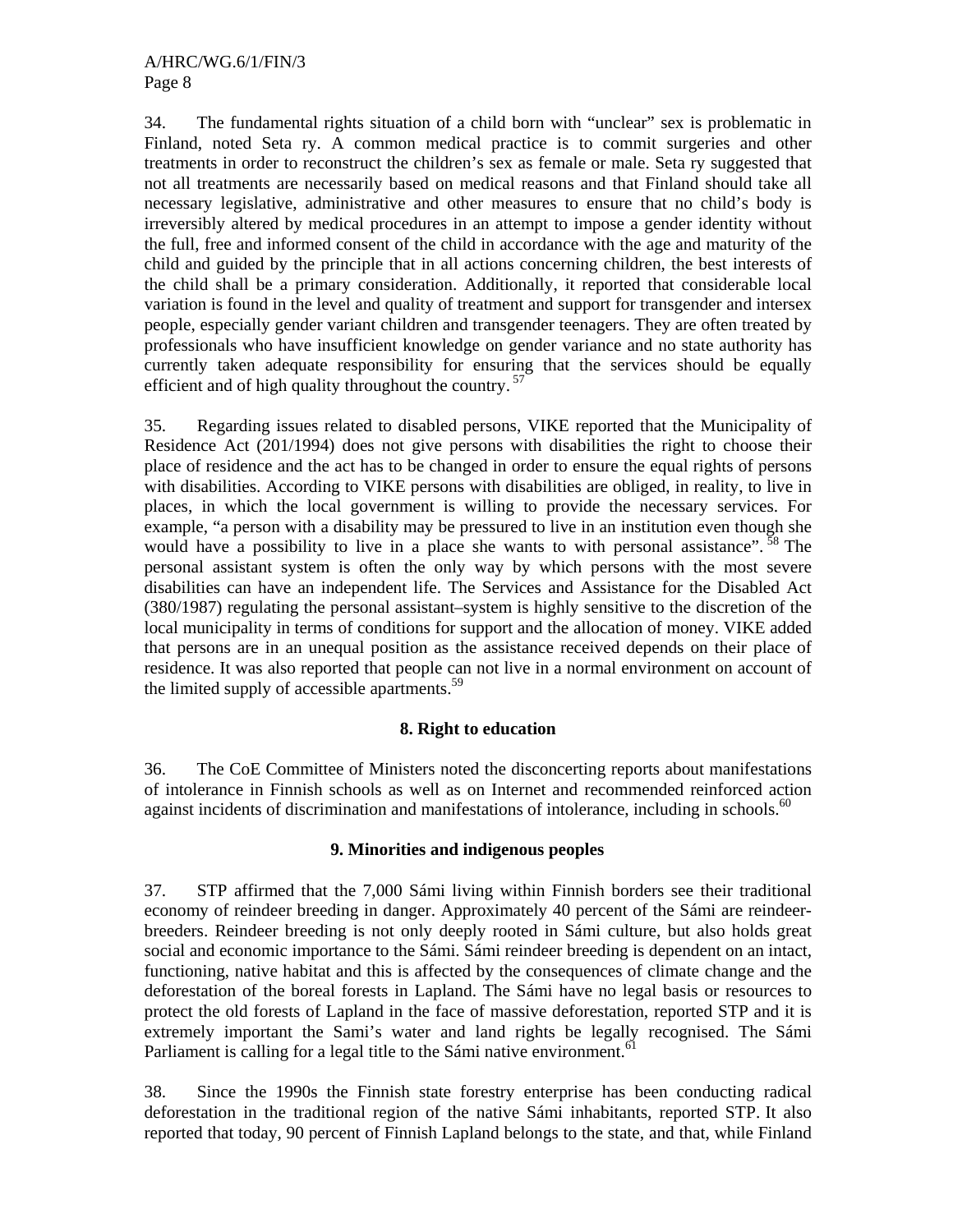#### A/HRC/WG.6/1/FIN/3 Page 9

possesses more forest-land than any other EU country, barely five percent of the native forests remain intact. The Finnish government maintains that it has placed extensive forest areas under state protection, however, according to STP, a large part of the primeval forests of importance to the Sámi lie outside the state protected zones. STP stated that the disappearance of the forest has massively damaged Sámi reindeer-breeders' ways of life and consequently their herd earnings have dropped significantly. With massive deforestation of the old forests in Northern Finland, STP affirmed that the State and forestry department in conjunction have completely disregarded the Sámi culture and land use. Deforestation has reached such a point that the native reindeer herds will soon disappear, according to STP, and as long as a legal title is postponed Sámi native land will be left open to national economic interests.<sup>62</sup>

39. STP expressed concern that despite achieving temporary suspension of Finland's deforestation process in autumn 2005, new plans to continue deforestation are always underway. In addition to the damage to the trees caused by direct tree-felling, the everincreasing consequences of climate change have begun to noticeably affect reindeer-breeders, according to STP. For example, reindeer-breeders have to wait for the first snowfall, in order to drive their herds, which has often been delayed due to climate change. Furthermore, the weather's unpredictability has affected the reindeers' ability to access their food. In effect, reindeer-breeders have had to cope with heavy losses in the past few years.<sup>63</sup>

40. The Sámi Parliament has repeatedly criticised the Finnish government for failing to give native inhabitants ownership rights over their land and resources, stated STP. In the governmental studies on the rights of use and administration in the traditional Sámi areas, the question of land ownership was excluded. STP reported that the Finnish government made a voluntary promise to clarify the Sami rights over their land, resources and way of life and that this agreement was also to create the conditions necessary for signing ILO C 169. The Finnish government has continuously avoided a fundamental agreement, reported STP, by arguing that the case must first be carefully examined, and all legal enquiries carried out, while the Sámi (like all other Finnish citizens) are bound to accept all court decisions on questions of land. Only with the government's official acknowledgement and recognition of the Sámi's rights will their culture, way of life, and reindeer breeding activities be protected and in spite of many attempts their native land rights have still yet to be recognized by the Finnish government. 64

41. The CoE Commissioner for Human Rights also expressed regret that the issue of Sámi land rights had not been resolved and that Finland has not yet ratified the ILO Convention No. 169.<sup>65</sup> This concern was echoed by the CoE Committee of Ministers, which stated that disputes over land rights in the Sami Homeland have become increasingly acute as the delays in finding solutions to the open issues have continued in spite of recent efforts to introduce pertinent legislation. It also noted that the Sami Parliament, while frequently consulted, is not satisfied with the way the authorities implement the negotiation obligation. <sup>66</sup> The CoE Commissioner for Human Rights urged the different parties to the question, including among others the Ministry of Agriculture and Forestry, the Forest and Park Service and the Sámi Parliament, to join efforts to actively seek a solution to this long-standing problem. <sup>67</sup> The CoE Committee of Ministers recommended that Finland: take rapid measures to address disputes over the ownership and use of land in the Sami Homeland, through negotiation with the Sami Parliament and others concerned; and ensure that the authorities' legal obligation to negotiate with the Sami Parliament is strictly honoured in the relevant questions. <sup>68</sup> The CoE Commissioner for Human Rights further recommended that the Finnish authorities draw inspiration from the expert recommendations regarding land rights which have been recently issued in the framework of the on-going negotiations for a Nordic Convention on the Sámi.<sup>69</sup>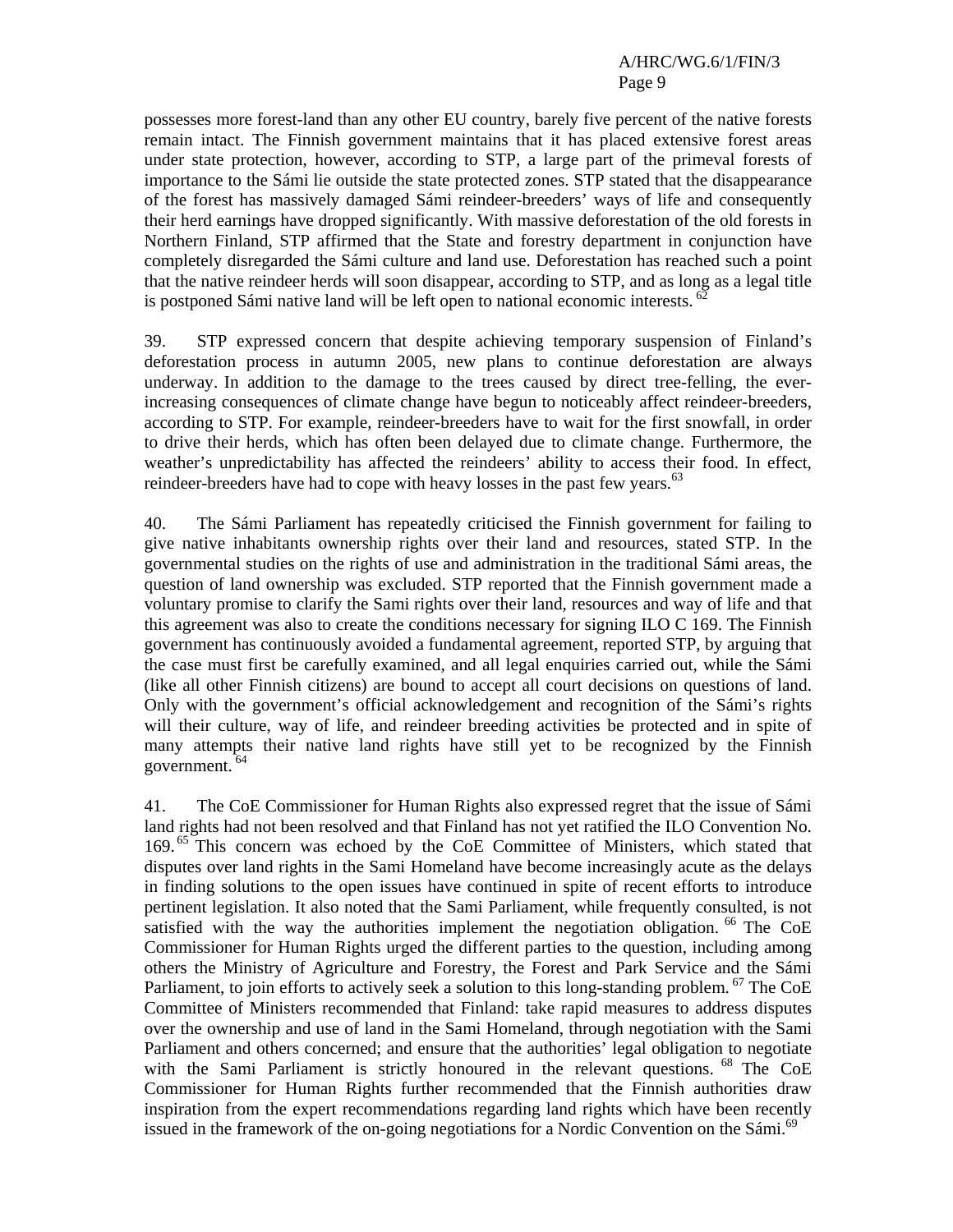42. Taking into account the significant number of Russian-speaking people living in Finland, the CoE Commissioner for Human Rights urged the Finnish authorities to thoroughly consider the recommendations of the ad hoc working group assigned by the Advisory Board for Ethnic Relations. The Commissioner stated that he was not persuaded that the special needs of the Russian-speaking population could be catered for in an efficient manner solely by general policy initiatives regarding or consultative bodies representing minorities and immigrants in general. He also reported that further measures are required to address the problems encountered by Russian-speaking school pupils and called for improved awareness of media professionals of any prejudice on reporting about the Russian-speaking population.<sup>70</sup> Similar concerns were echoed by the CoE Committee of Ministers and ECRI.<sup>71</sup>

#### **10. Migrants, refugees and asylum seekers**

43. AI stated that accelerated asylum-determination procedures under the Aliens Act allow too short a time for claims to be considered thoroughly, do not allow asylum-seekers to exhaust all avenues of avenues of appeal and allow expulsion whilst appeals were still pending. <sup>72</sup> It drew attention to concerns expressed about these non-suspensive appeals procedures by the European Commission against Racism and Intolerance  $(ECRI)$ .<sup>73</sup> Similar concerns were echoed by the Commissioner for Human Rights.<sup>74</sup> AI called on the Government of Finland to reform asylum determination procedures to ensure that no asylum-seeker can be expelled from the country until a final determination is made of their application for asylum, including of any appeals against initial refusals. 75

44. The CoE CPT emphasized that the administration of medication to persons subject to a deportation order must always be carried out on the basis of a medical decision taken in respect of each particular case; this implies that the persons concerned must be physically seen and examined by a medical doctor. More generally, the CPT recommended that detailed instructions be issued on the manner in which deportation orders concerning foreign nationals are to be enforced. These instructions should, in particular, address the use of force and/or means of restraint authorised in the context of deportation operations. <sup>76</sup> The Finnish authorities provided a response to these issues.<sup>77</sup>

45. Concerning the granting of temporary resident permits in accordance with the Aliens Act, the CoE Commissioner for Human Rights underlined: that it should always be verified that Section 51 of the Act is not applied in contradiction with other provisions of the Act, namely Section 88, which would grant a continuous residence permit on the grounds of a need for protection; that a restrictive rather than wide interpretation of the application of Section 51 is to be preferred, in the light of the practical consequences of the temporary residence status on opportunities to accessing employment, health and social services as well as right to family reunification; and that Section 52 of the Act stipulates that a continuous residence permit can be granted to aliens on compassionate grounds with reference to their health, vulnerable position or the circumstances they would face in their home country. 78

## **11. Situation in or in relation to specific regions or territories**

46. The CoE Commissioner for Human Rights underlined that a solution should be found for extending the scope of the Non-Discrimination Act to cover the Aland Islands.<sup>79</sup>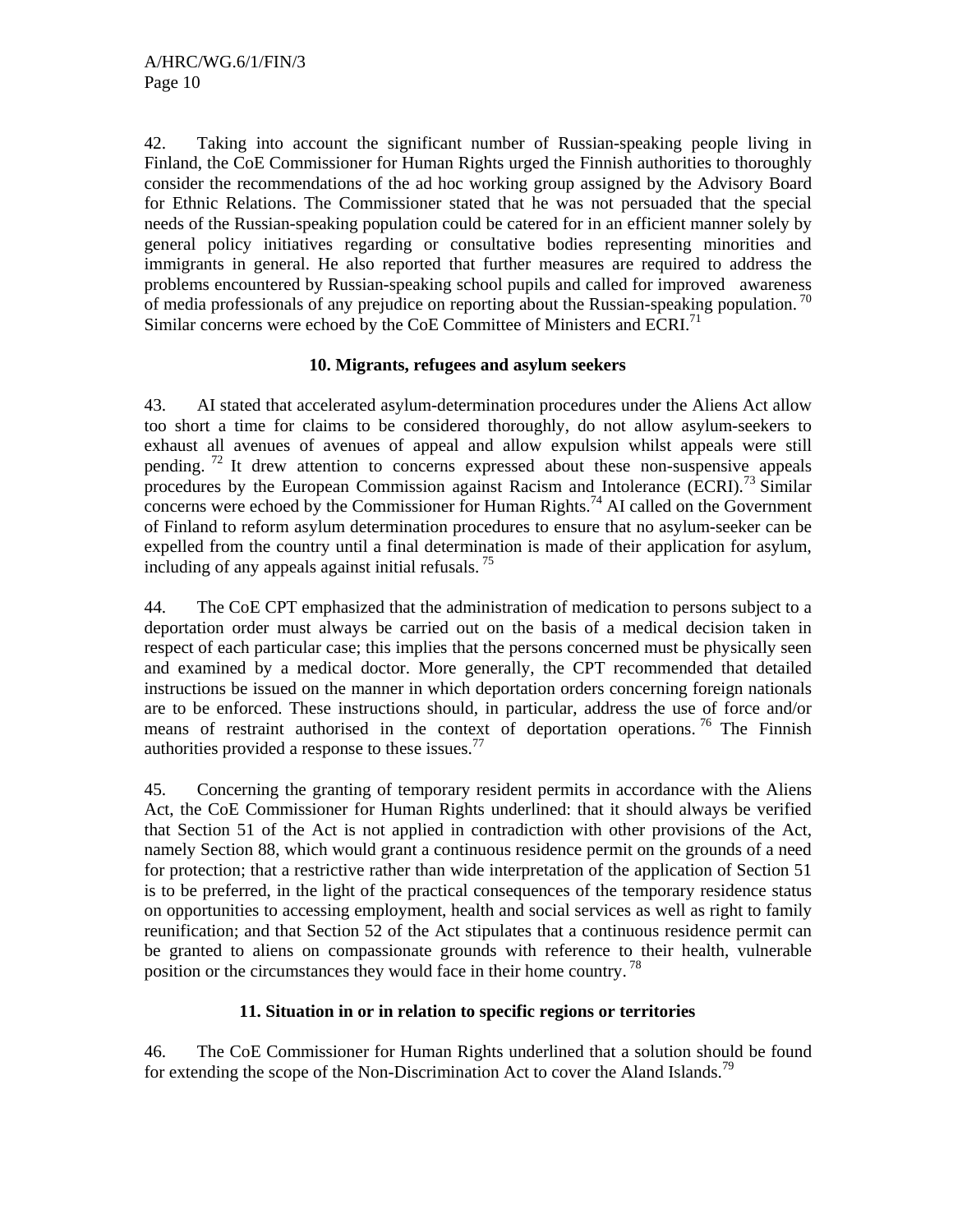#### **III. ACHIEVEMENTS, BEST PRACTICES, CHALLENGES AND CONSTRAINTS**

47. Regarding achievements and best practices, it may be noted that CPT's delegation heard no allegations of recent ill-treatment of persons held in police establishments, and found no other evidence of such treatment.<sup>80</sup>

48. Seta ry explained that the human rights situation of the LGBT people in Finland has been improving, particularly during the last 35 years, since homosexuality was decriminalized in  $1971.^{81}$ 

#### **IV. KEY NATIONAL PRIORITIES, INITIATIVES AND COMMITMENTS**

49. [n/a]

#### **V. CAPACITY BUILDING AND TECHNICAL ASSISTANCE**

50. [n/a]

---

#### *Notes*  l

<sup>1</sup> The following stakeholders have made a submission (all original submissions are available in full text on: www.ohchr.org):

#### Civil Society

| Seta ry                                 | National Organisation for Lesbian, Gay, Bisexual and Transgender Rights in Finland,<br>Discrimination on grounds of sexual exploitation and gender identity in Finland,<br>November 2007, Helsinki; |
|-----------------------------------------|-----------------------------------------------------------------------------------------------------------------------------------------------------------------------------------------------------|
| <b>VIKE</b>                             | The Center for Human Rights of Persons with Disabilities, UPR submission,<br>November 2007, Helsinki;                                                                                               |
| <b>ECLF</b>                             | Evangelical Lutheran Church of Finland, UPR submission, November 2007,<br>Helsinki <sup>*</sup> :                                                                                                   |
| AI                                      | Amnesty International, UPR submission, November 2007, London (UK)*;                                                                                                                                 |
| <b>STP</b>                              | Society for Threatened Peoples, UPR submission, November 2007, Göttingen<br>$(Germany)*$ .                                                                                                          |
| Regional intergovernmental organization |                                                                                                                                                                                                     |

CoE Council of Europe, Strasbourg, France

NB: \* NGOs with ECOSOC status

<sup>2</sup> Amnesty International, UPR submission, November 2007, London (UK), page 1.

<sup>3</sup> VIKE – The Center for Human Rights of Persons with Disabilities, UPR submission, November 2007, Helsinki, page 2.

-----

<sup>4</sup> Society for Threatened Peoples, UPR submission, November 2007, Göttingen (Germany), page. 1.

<sup>5</sup> Amnesty International, UPR submission, November 2007, London (UK), page 1.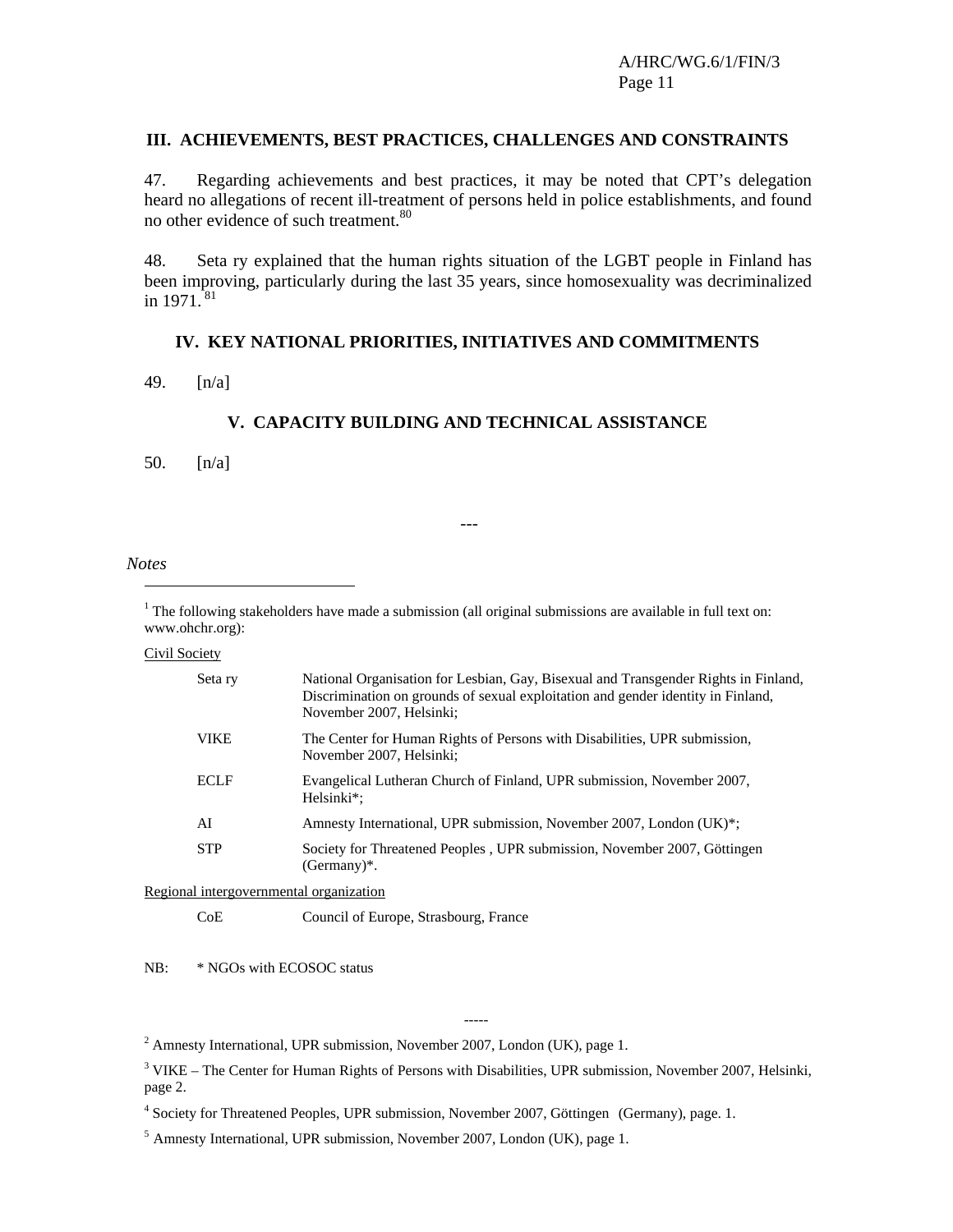6  $6$  Council of Europe, Office of the Commissioner for Human Rights, Follow-up report on Finland (2001-2005): Assessment of the progress made in implementing the recommendations of the Council of Europe Commissioner for Human Rights, for the attention of the Committee of Ministers and the Parliamentary Assembly, document CommDH(2006)9, para. 66.

<sup>7</sup> Commissioner for Human Rights, Follow-up report on Finland (2001-2005), para. 12.

<sup>8</sup> Council of Europe, European Commission against Racism and Intolerance (ECRI), Third report on Finland adopted on 15 December 2006, document CRI(2007)23, Executive summary.

<sup>9</sup> Council of Europe, Resolution CM/ResCMN(2007)1 on the implementation of the Framework Convention for the Protection of Minorities by Finland, adopted by the Committee of Ministers on 31 January 2007 at the 985<sup>th</sup> meeting of the Ministers' Deputies, para. 1 (a).

 $10$  Committee of Ministers, Resolution CM/ResCMN(2007)1, para. 1 (a).

<sup>11</sup> Committee of Ministers, Resolution CM/ResCMN(2007)1, paras. 1 (b) and 2.

<sup>12</sup> VIKE – The Center for Human Rights of Persons with Disabilities, UPR submission, November 2007, Helsinki, page 3.

<sup>13</sup> Seta ry – National Organisation for Lesbian, Gay, Bisexual and Transgender Rights in Finland, Discrimination on grounds of sexual exploitation and gender identity in Finland, November 2007, Helsinki, page 2.

<sup>14</sup>ECRI, Third report on Finland, Executive summary; Commissioner for Human Rights, Follow-up report on Finland (2001-2005), para. 12; and Committee of Ministers, Resolution CM/ResCMN(2007), para. 1 (a).

<sup>15</sup> ECRI, Third report on Finland, Executive summary; Commissioner for Human Rights, Follow-up report on Finland (2001-2005), para. 23; and Committee of Ministers, Resolution CM/ResCMN(2007)1, para. 1 (a).

<sup>16</sup> VIKE – The Center for Human Rights of Persons with Disabilities, UPR submission, November 2007, Helsinki, page 3.

<sup>17</sup> Committee of Ministers, Resolution CM/ResCMN(2007)1, para. 1 (a).

<sup>18</sup> ECRI, Third report on Finland, Executive summary.

<sup>19</sup> Commissioner for Human Rights, Follow-up report on Finland (2001-2005), para. 61.

 $^{20}$  Amnesty International, UPR submission, November 2007, London (UK), page 2.

 $21$  See letter submitted to OHCHR on 30 November 2007, by the Director General of the Council of Europe's Directorate General of Human Rights and Legal Affairs; and documents CPT/Inf (2004) 20 and CPT/Inf (2004) 31

 $22$  ECRI, Third report on Finland, Executive summary.

 $^{23}$  ECRI, Third report on Finland, Executive summary

<sup>24</sup> Committee of Ministers, Resolution CM/ResCMN(2007)1, para. 1 (b).

 $25$  ECRI, Third report on Finland, Executive summary.

26 Commissioner for Human Rights, Follow-up report on Finland (2001-2005), para. 23.

 $27$  VIKE – The Center for Human Rights of Persons with Disabilities, UPR submission, November 2007, Helsinki, page 3.

<sup>28</sup>VIKE – The Center for Human Rights of Persons with Disabilities, UPR submission, November 2007, Helsinki, page 3; and Seta ry – National Organisation for Lesbian, Gay, Bisexual and Transgender Rights in Finland, Discrimination on grounds of sexual exploitation and gender identity in Finland, November 2007, Helsinki, page 2

 $^{29}$ ESC, Fact Sheet 2007, page 3.

<sup>30</sup> Seta ry – National Organisation for Lesbian, Gay, Bisexual and Transgender Rights in Finland, Discrimination on grounds of sexual exploitation and gender identity in Finland, November 2007, Helsinki, page 2.

<sup>31</sup> Seta ry – National Organisation for Lesbian, Gay, Bisexual and Transgender Rights in Finland, Discrimination on grounds of sexual exploitation and gender identity in Finland, November 2007, Helsinki, pp. 3-4.

 $32$  European Committee for the Prevention of Torture and Inhuman or Degrading Treatment or Punishment (CPT), Press Release of 14 June 2004, available at: http://www.cpt.coe.int/documents/fin/2004-06-14-eng.htm .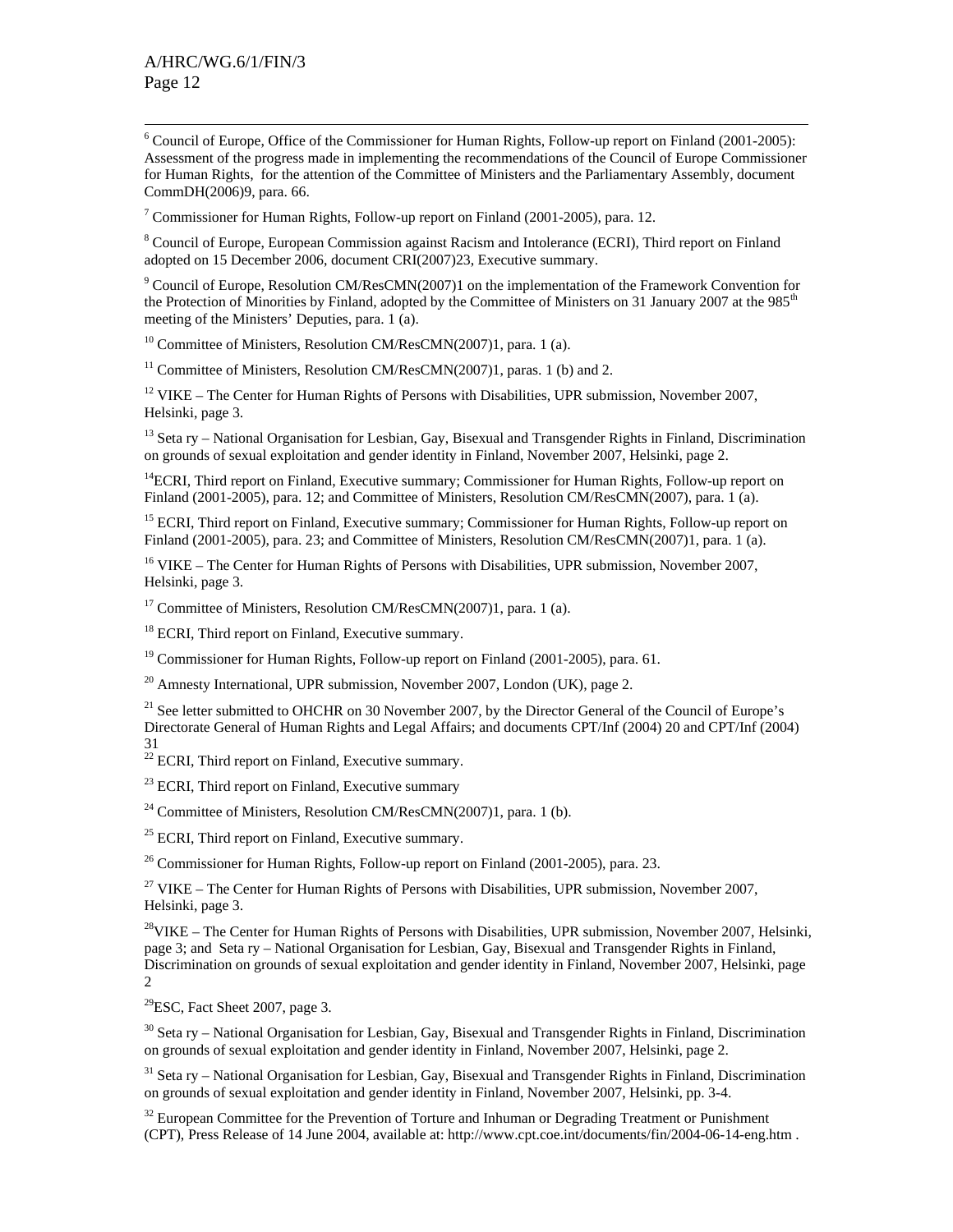<sup>33</sup> Response of the Finnish Government to CPT's report on its visit to Finland, Press Release of 8 November 2004, available at: http://www.cpt.coe.int/documents/fin/2004-11-15-eng.htm

<sup>34</sup> CPT, Press Release of 14 June 2004, available at: http://www.cpt.coe.int/documents/fin/2004-06-14-eng.htm .

<sup>35</sup> Response of the Finnish Government to CPT's report on its visit to Finland, Press Release of 8 November 2004, available at: http://www.cpt.coe.int/documents/fin/2004-11-15-eng.htm

36 VIKE – The Center for Human Rights of Persons with Disabilities, UPR submission, November 2007, Helsinki, pp. 3-4.

 $37$  VIKE – The Center for Human Rights of Persons with Disabilities, UPR submission, November 2007, Helsinki, page 4.

<sup>38</sup> Evangelical Lutheran Church of Finland, UPR submission, November 2007, Helsinki, page 1.

<sup>39</sup> Commissioner for Human Rights, Follow-up report on Finland (2001-2005), para. 61.

40 Evangelical Lutheran Church of Finland, UPR submission, November 2007, Helsinki, page 2.

41 Commissioner for Human Rights, Follow-up report on Finland (2001-2005), para. 66.

 $42$  See information submitted in relation to Finland by the Council of Europe Department for the Execution of ECHR Judgements before the Committee of Ministers, pp. 1-2.

<sup>43</sup> Amnesty International, UPR submission, November 2007, London (UK), page 1.

<sup>44</sup> ESC, Fact Sheet 2007, page 3.

45 Commissioner for Human Rights, Follow-up report on Finland (2001-2005), paras. 41-46.

46 Amnesty International, UPR submission, November 2007, London (UK), page 1.

47 Amnesty International, UPR submission, November 2007, London (UK), pp. 1-2

48 Commissioner for Human Rights, Follow-up report on Finland (2001-2005), para. 46.

49 Committee of Ministers, Resolution CM/ResCMN(2007), paras. 1 (b) and 2.

 $50$  ESC, Fact sheet 2007, page 3.

51 Seta ry – National Organisation for Lesbian, Gay, Bisexual and Transgender Rights in Finland, Discrimination on grounds of sexual exploitation and gender identity in Finland, November 2007, Helsinki, pages 1 and 4

52 Seta ry – National Organisation for Lesbian, Gay, Bisexual and Transgender Rights in Finland, Discrimination on grounds of sexual exploitation and gender identity in Finland, November 2007, Helsinki, page 5.

53 ESC, Fact sheet 2007, pp. 3-4.

54 ESC, Fact sheet 2007, page 4.

55 Evangelical Lutheran Church of Finland, UPR submission, November 2007, Helsinki, p. 2.

56 Commissioner for Human Rights, Follow-up report on Finland (2001-2005), para. 54.

57 Seta ry – National Organisation for Lesbian, Gay, Bisexual and Transgender Rights in Finland, Discrimination on grounds of sexual exploitation and gender identity in Finland, November 2007, Helsinki, page 5.

58 VIKE – The Center for Human Rights of Persons with Disabilities, UPR submission, November 2007, Helsinki, page 4.

59 VIKE – The Center for Human Rights of Persons with Disabilities, UPR submission, November 2007, Helsinki, page 5.

60 Committee of Ministers, Resolution CM/ResCMN(2007), paras. 1 (b) and 2.

 $<sup>61</sup>$  Society for Threatened Peoples, UPR submission, November 2007, Göttingen (Germany), pp. 1-2.</sup>

 $62$  Society for Threatened Peoples, UPR submission, November 2007, Göttingen (Germany), pp.1-2.

 $^{63}$  Society for Threatened Peoples, UPR submission, November 2007, Göttingen (Germany), page 3.

64 Society for Threatened Peoples, UPR submission, November 2007, Göttingen (Germany), page 1.